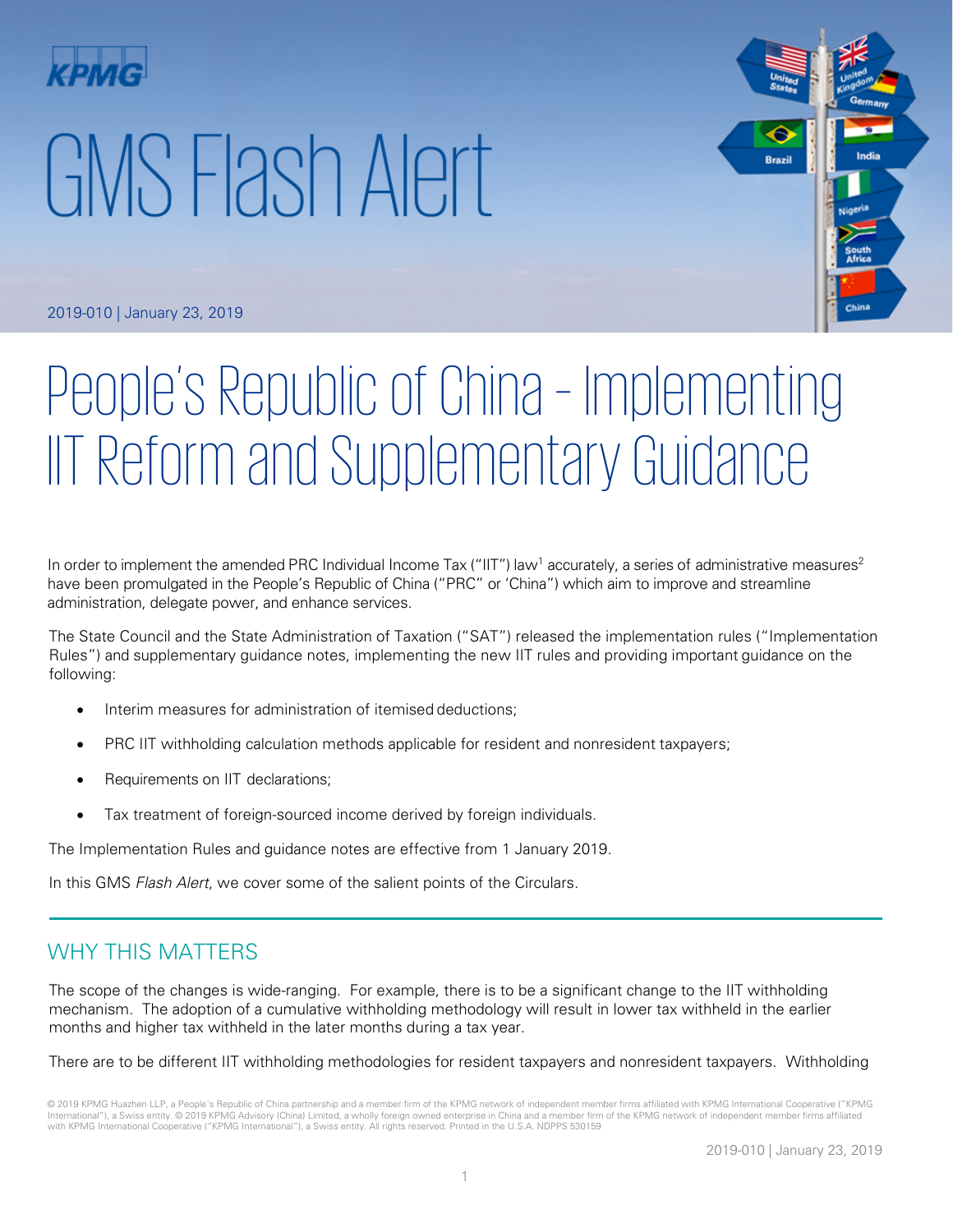agents need to assess and determine the residency status of their employees in order to withhold IIT properly.

The onus will be on taxpayers to be responsible for the authenticity, accuracy, and completeness of the information provided for the itemised deductions they claim.

# **Individual Taxpayers and Their Employers**

#### **IIT Withholding Mechanism**

Announcement 56 sets out the IIT withholding calculation methodologies for resident and nonresident taxpayers.

#### **Resident Taxpayers**

Comprehensive income derived by resident taxpayers is subject to tax withholding as summarised below.

Salary and Wages: Salary and wages earned by resident taxpayers are subject to PRC IIT withholding based on the cumulative withholding method, as follows:

Tax to be withheld in current period = cumulative tax payable – cumulative tax withheld in previous period

Cumulative tax payable = cumulative taxable income  $\times$  withholding rate – quick deduction

Cumulative taxable income = cumulative income (excluding tax-exempt income) – cumulative applicable deductions (including personal deduction, special deductions, itemised deductions and other applicable deductions).

Personal Services Income, Author's Remuneration, and Royalties: PRC IIT should be withheld separately in respect of personal services income, author's remuneration, or royalties. Personal services income is subject to withholding3.

Author's remuneration and royalties are subject to a flat withholding rate of 20 percent.

Annual Reconciliation for Comprehensive Income: Resident taxpayers who derive comprehensive income that has not had the correct withholding tax applied at source during the tax year should perform an annual reconciliation filing. The annual reconciliation filing, to settle the tax due or claim a tax refund, should be performed between 1 March and 30 June following the tax year.

#### **Nonresident Taxpayers**

Salary and wages, personal services income, author's remuneration, and royalties derived by nonresident taxpayers are subject to tax withholding as summarised below.

Salary and Wages: Salary and wages earned by nonresident taxpayers are subject to monthly PRC IIT withholding<sup>4</sup> after the monthly personal deduction of RMB 5,000.

Personal Services Income, Author's Remuneration, and Royalties: Personal services income, author's remuneration, or royalties is subject to PRC IIT withholding separately and on an occurrence/monthly basis<sup>5</sup>.

<sup>© 2019</sup> KPMG Huazhen LLP, a People's Republic of China partnership and a member firm of the KPMG network of independent member firms affiliated with KPMG International Cooperative ("KPMG International"), a Swiss entity. © 2019 KPMG Advisory (China) Limited, a wholly foreign owned enterprise in China and a member firm of the KPMG network of independent member firms affiliated with KPMG International Cooperative ("KPMG International"), a Swiss entity. All rights reserved. Printed in the U.S.A. NDPPS 530159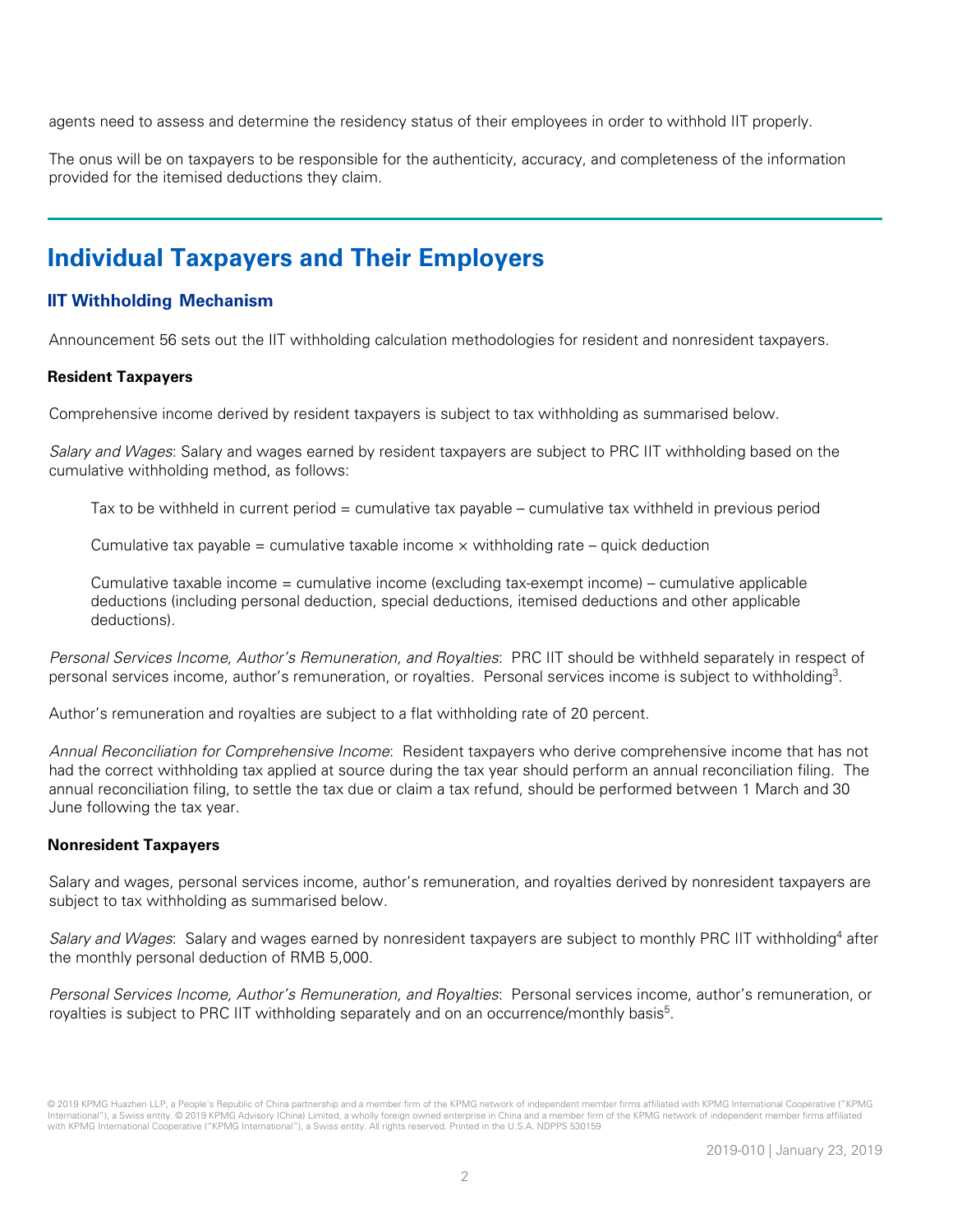#### **Itemised Deductions(Applicable to Resident Taxpayers Only)**

The following are notable differences between the recently-issued Interim Measures and the Draft, which was reported on in GMS **[Flash Alert](https://home.kpmg/xx/en/home/insights/2018/10/flash-alert-2018-142.html) 2018-142** (31 October 2018). Also, see: ["China Tax Alert" Issue 22,](https://home.kpmg.com/cn/en/home/insights/2018/10/china-tax-alert-22.html) 24 October 2018.)

- Further education academic education:
	- Only applicable to education received at institutions in the PRC;
	- A maximum period of deduction of 48 months is allowed for each degree.
- Serious illness medical fees:
	- Should be within the scope of PRC social medical insurance coverage;
	- Only applicable to self-paid medical fees in excess of RMB 15,000 per annum;
	- The deduction cap increased to RMB 80,000 per annum;
	- Deductible either by the patient him/herself or his/her spouse. If the patient is a juvenile, deductible by either of his/her parents.
- Mortgage interest:
	- Subject to a maximum period of deduction of 240 months;
	- Where a couple each take out a first mortgage before marriage, they can claim a deduction of either 50 percent for each or 100 percent for either.
- Housing rental:
	- For big cities, the deduction is increased to RMB 1,500 per month.
	- For other cities with populations over 1 million, the deduction is increased to RMB 1,100 per month.

Announcement 60 sets out the detailed administration requirements for itemised deductions including the timing of the claim, reporting requirements, and supporting documents from both individual taxpayers and their withholding agents.

- Individual taxpayers should:
	- provide the required claim information either directly to the tax authority via its website/mobile APP or by completing and submitting the information collection paper/electronic forms via their withholding agents or to the tax authorities directly;
	- confirm any changes to their itemised deductions for the following year to their withholding agents in December each year where continuing to claim deductions via their withholding agents;
	- take responsibility to help ensure the information provided for the purpose of the itemised deductions is authentic, accurate, and complete; and

<sup>© 2019</sup> KPMG Huazhen LLP, a People's Republic of China partnership and a member firm of the KPMG network of independent member firms affiliated with KPMG International Cooperative ("KPMG International"), a Swiss entity. © 2019 KPMG Advisory (China) Limited, a wholly foreign owned enterprise in China and a member firm of the KPMG network of independent member firms affiliated with KPMG International Cooperative ("KPMG International"), a Swiss entity. All rights reserved. Printed in the U.S.A. NDPPS 530159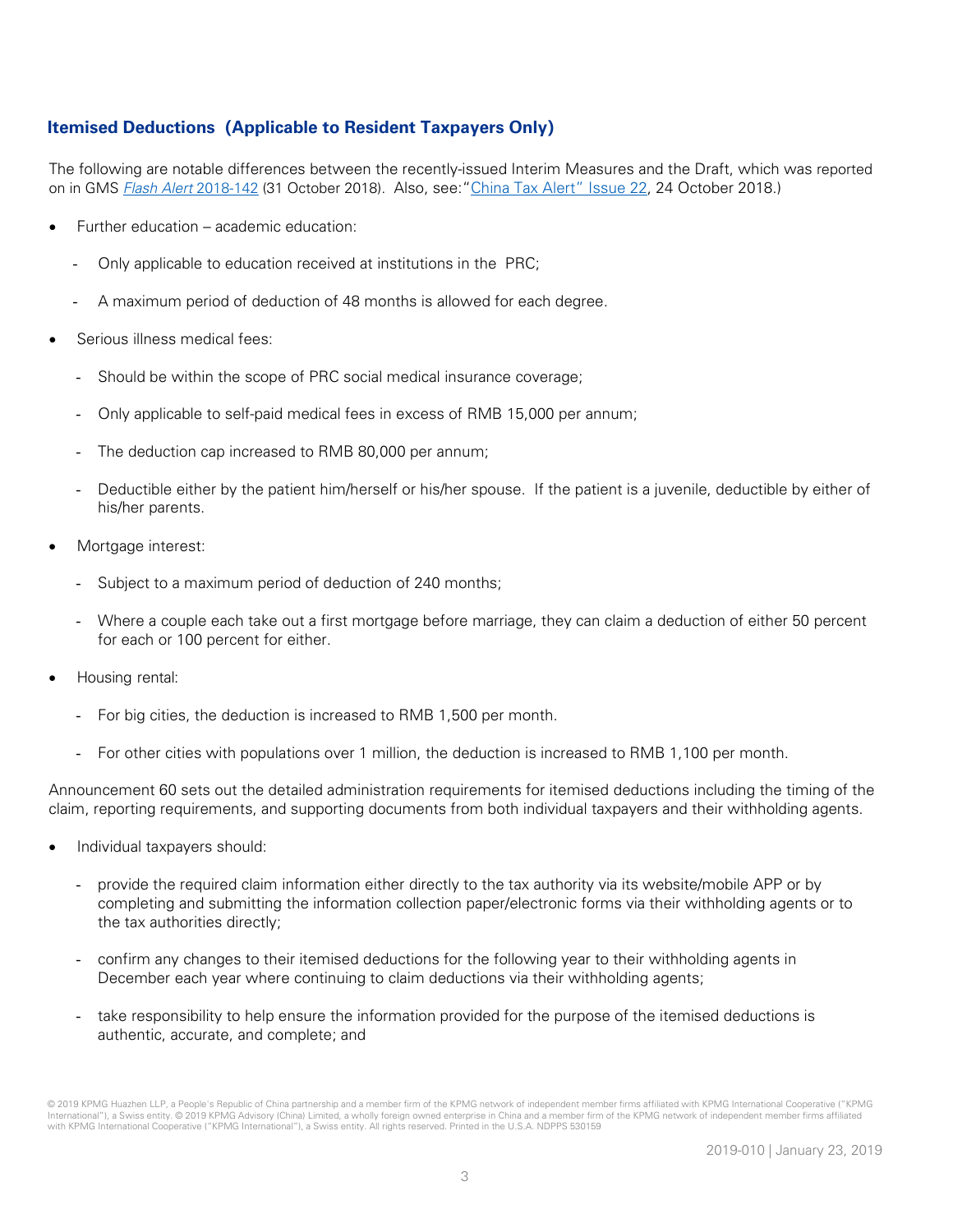- retain the Itemised Deduction Information Collection Forms and the relevant supporting documents for at least five years after completion of the annual reconciliation filing.
- Withholding agents should assist their employees in claiming itemised deductions either:
	- based on the information shared by the tax authority, where the information is submitted by the employees to the tax authority directly; or
	- by submitting the information collection forms received from the employee to the tax authority via the tax filing system electronically and printing out two copies of the forms (one for the employer and another for the employee) endorsed with the employee's signature and company chop (official seal of the company) – these forms need to be retained for at least five years following the year of the withholding filings.

# **Foreign Individuals**

#### **"Six-Year Rule"**

The Implementation Rules sets out that individuals who are regarded as non-domicilaries of China and have not been tax resident of China for more than six consecutive years may claim exemption on their foreign-sourced income paid overseas by performing a "put-on-record filing" with the tax authorities.

For any year during which a non-domiciliary of China is away from China for more than 30 continuous days, the six-year residence period will restart.

#### **High Net-Worth Individuals**

The Implementation Rules and the supplementary guidance notes did not provide any details on the General Anti-Avoidance Rules ("GAAR") and removed certain clauses which were introduced by the Draft implementation rules, such as the "deemed transfer rule," tax collection, and administration rules on partnerships.

# KPMG NOTE

With these measures, the government aims to strengthen tax collection and administration, while trying to reduce individual taxpayers' tax burdens and their withholding agents' administration costs.

However, some areas remain still unclear, such as detailed implementation rules on GAAR. These are expected to be clarified in another batch of circulars to be released. Individual taxpayers and their withholding agents need to pay attention to the following:

#### **Individual Taxpayers and Their Employers**

- The cumulative withholding methodology marks a significant change to the IIT withholding mechanism. Adopting a cumulative withholding methodology will result in lower tax withheld in the earlier months and higher tax withheld in the later months during a tax year. Individual taxpayers and their employers should familiarize themselves with the relevant calculation, as well as reporting and administration requirements.
- Announcement 56 provides different IIT withholding methodologies for resident taxpayers and nonresident taxpayers. Withholding agents need to assess and determine the residency status of their employees in order to withhold IIT properly.

© 2019 KPMG Huazhen LLP, a People's Republic of China partnership and a member firm of the KPMG network of independent member firms affiliated with KPMG International Cooperative ("KPMG International"), a Swiss entity. © 2019 KPMG Advisory (China) Limited, a wholly foreign owned enterprise in China and a member firm of the KPMG network of independent member firms affiliated with KPMG International Cooperative ("KPMG International"), a Swiss entity. All rights reserved. Printed in the U.S.A. NDPPS 530159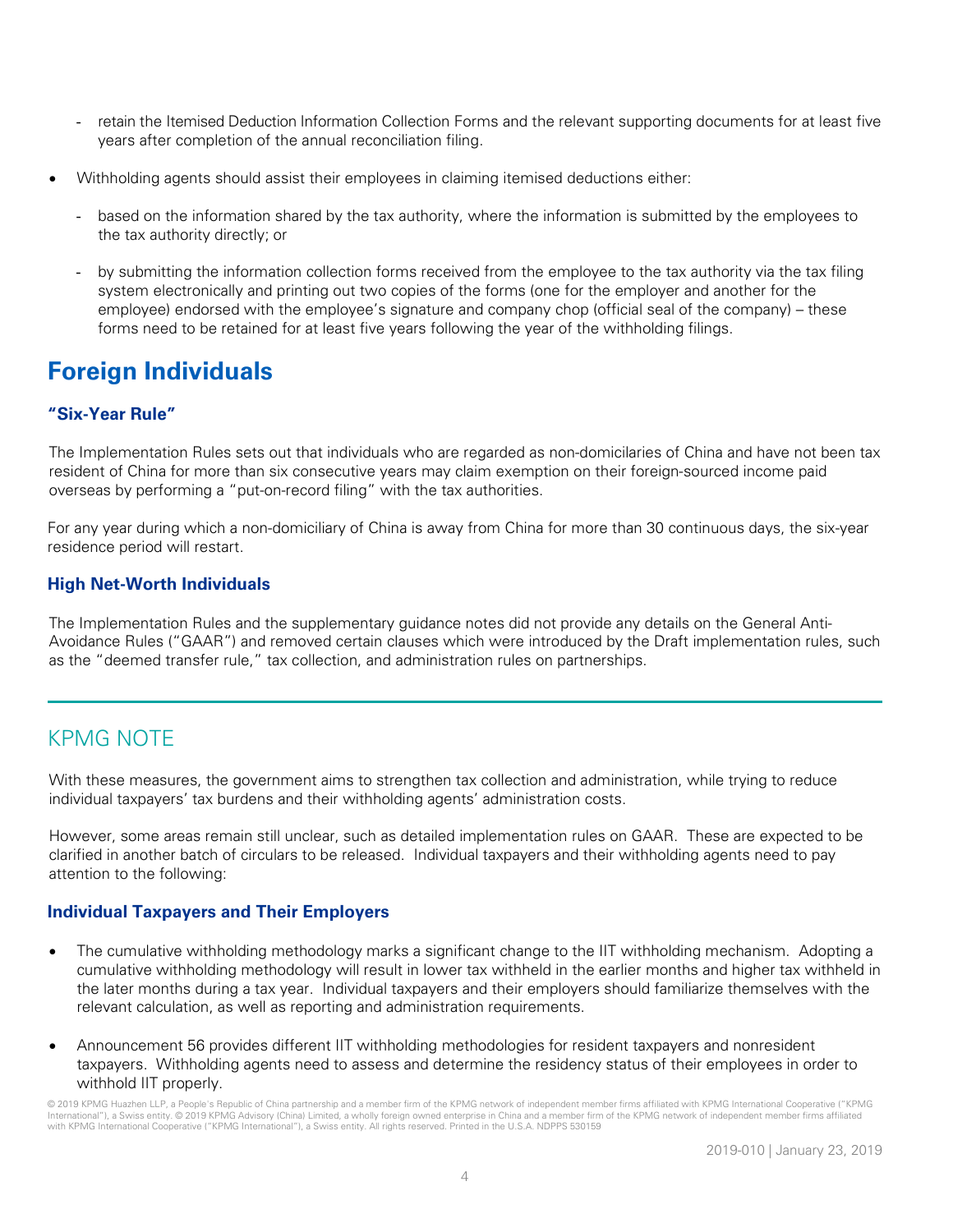# KPMG NOTE (cont'd)

- Announcement 60 requires taxpayers to be responsible for the authenticity, accuracy, and completeness of the information provided for the claim of itemised deductions. If claims which are false or have errors are discovered during the administrative process, withholding agents should remind their employees to correct the claims and they should notify the tax authority if the individual concerned refuses to make the corrections. Withholding agents play a key role in collection and administration of itemised deductions for their employees.
- Withholding agents should review and make necessary adjustments to their existing tax filing systems, as well as internal tax and HR policies and administrative procedures in view of the Implementation Rules and the supplementary guidance notes.

#### **Foreign Individuals**

With respect to the Six-Year Rule, further clarifications are expected regarding the commencement of the "six years" and the details of the put-on-record filing required to claim a tax exemption on the foreign-sourced income derived by non-domiciled individuals.

#### **High Net-Worth Individuals**

As mentioned in our previous reports, GAARs were introduced under the new IIT regime. Detailed implementation rules on the GAAR have not been included in the above-mentioned Implementation Rules and supplementary guidance notes and are expected to be introduced in separate circulars.

#### **Next Steps**

The KPMG International member firm in China will continue to pay close attention to the relevant circulars to be promulgated under the new PRC IIT regime and share our observations. Please feel free to contact us for the most recent news in relation to IIT reform and other tax regulations.

# FOOTNOTES:

1 For prior coverage of the reform of China's IIT, see GMS [Flash Alert](https://home.kpmg/xx/en/home/insights/2018/10/flash-alert-2018-142.html) 2018-142 (31 October 2018).

2 SAT Announcement [2018] No. 56 - Announcement of the State Administration of Taxation ("SAT") on Transitional measures pertaining to Tax Collection and Administration for Enforcement of the Individual Income Tax Law ("Announcement 56").

Order No. 707 of the State Council - Implementation Rules for the Individual Income Tax ("IIT") Law of the People's Republic of China ("Implementation Rules").

Guofa [2018] No. 41 - Notice of the State Council on Interim Measures for Administration of Itemised Deductions ("Interim Measures").

SAT Announcement [2018] No.59 - Announcement of the SAT on Matters Concerning the Identification Number of Individual Taxpayers ("Announcement 59").

<sup>© 2019</sup> KPMG Huazhen LLP, a People's Republic of China partnership and a member firm of the KPMG network of independent member firms affiliated with KPMG International Cooperative ("KPMG International"), a Swiss entity. © 2019 KPMG Advisory (China) Limited, a wholly foreign owned enterprise in China and a member firm of the KPMG network of independent member firms affiliated with KPMG International Cooperative ("KPMG International"), a Swiss entity. All rights reserved. Printed in the U.S.A. NDPPS 530159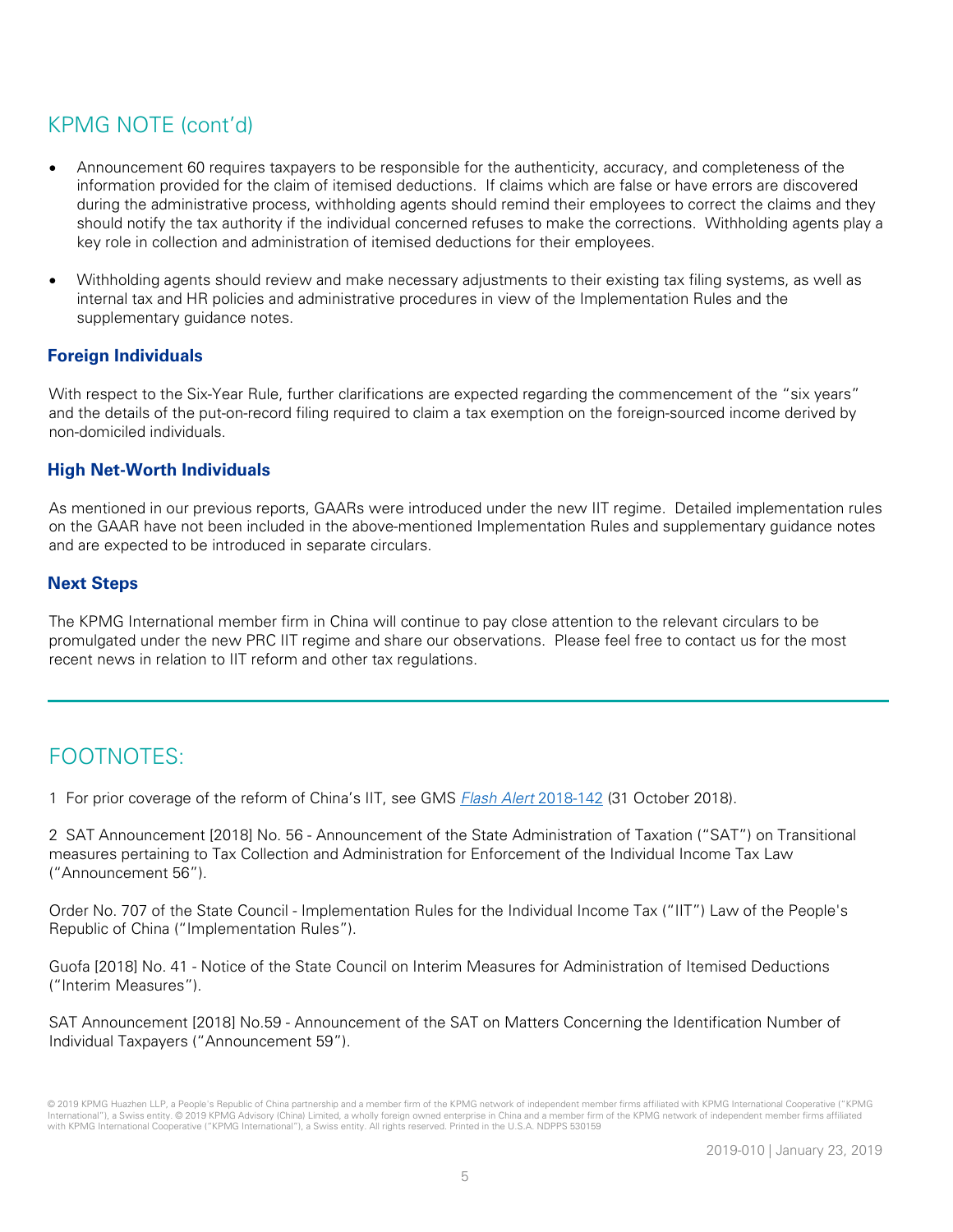SAT Announcement [2018] No.60 - Announcement of the SAT on Administrative Measures for IIT Itemised Deductions (Trial Implementation) ("Announcement 60").

SAT Announcement [2018] No.61 - Announcement of the SAT on Trial administrative measures for individual income tax withholding ("Announcement 61").

SAT Announcement [2018] No.62 - Announcement of the SAT on Matters concerning self- declaration of individual income tax ("Announcement No.62").

3 For the withholding rate tables for residents' salary and wages and personal services income, as well as for nonresidents, see "Implementation Rules of the Amended PRC IIT Law and the Supplementary Guidance Notes Issued," in China Tax Alert [\(Issue 29,](https://assets.kpmg/content/dam/kpmg/cn/pdf/en/2018/12/china-tax-alert-29.pdf) December 2018, updated January 2019) a publication of the KPMG International member firm in the People's Republic of China.

4 Ibid.

5 Ibid.

\* \* \* \* \*

For a full report on the Implementation Rules and Supplementary Guidance from the KPMG International member firm in the People's Republic of China, see "Implementation Rules of the Amended PRC IIT Law and the Supplementary Guidance Notes Issued," in *China Tax Alert* (*Issue 29*, December 2018, updated January 2019).

© 2019 KPMG Huazhen LLP, a People's Republic of China partnership and a member firm of the KPMG network of independent member firms affiliated with KPMG International Cooperative ("KPMG International"), a Swiss entity. © 2019 KPMG Advisory (China) Limited, a wholly foreign owned enterprise in China and a member firm of the KPMG network of independent member firms affiliated with KPMG International Cooperative ("KPMG International"), a Swiss entity. All rights reserved. Printed in the U.S.A. NDPPS 530159